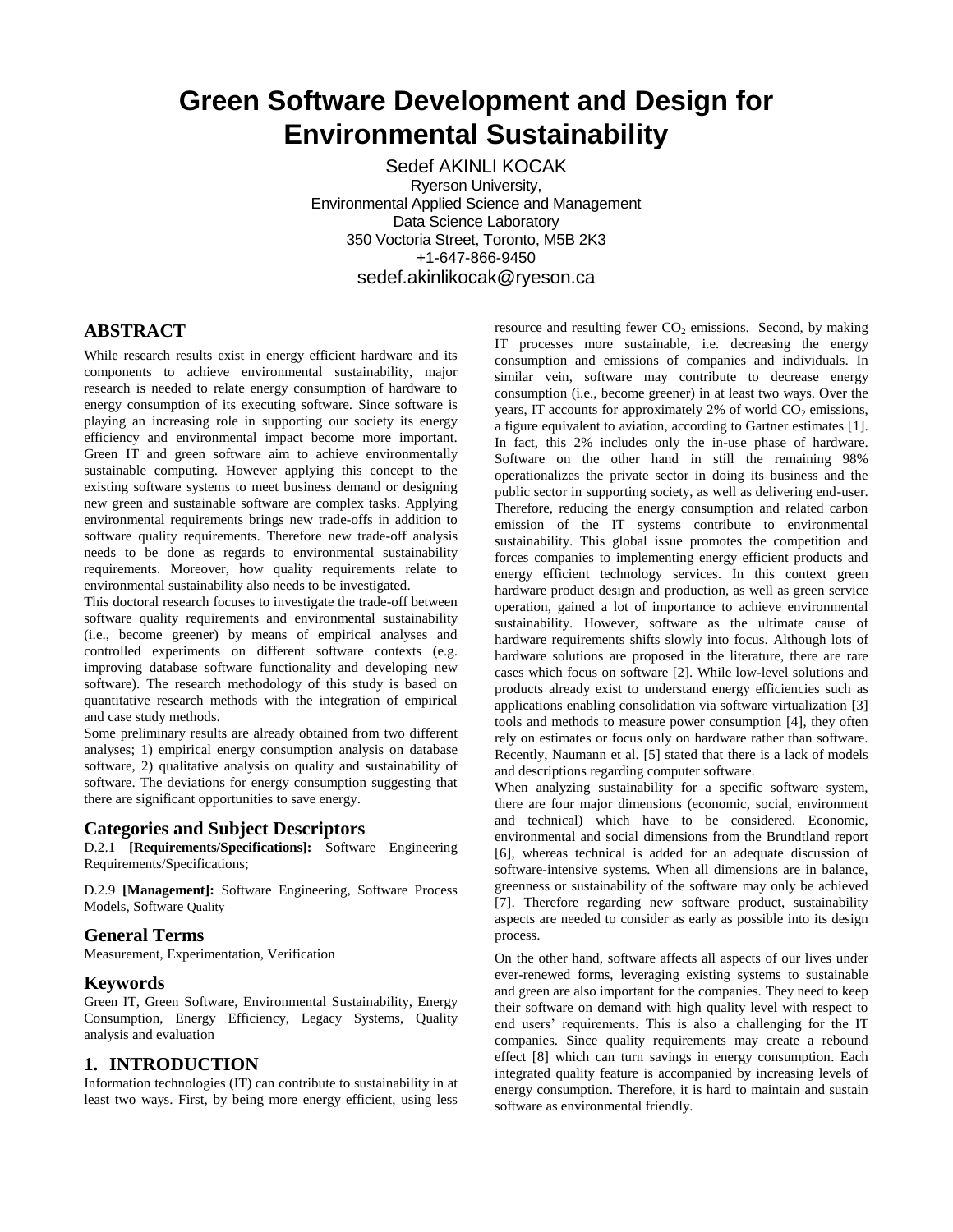As a result, focusing on software as object of the optimisation with regard to sustainability this optimisation potentially needs to be analysed in terms of energy efficiency, business processes and quality requirements which are associated with sustainability aspects [9]. In terms of energy efficiency a key challenge is the definition of standard configurations of hardware and software to be measured. On the other hand for business processes and quality requirements the key challenges are more focus on methodological issues on measuring sustainability, investigating new trade-offs, and added values in terms software characteristics. Therefore companies and universities need to develop new empirical methods for green software patterns and practices addressing sustainability issues and energy efficiency.

The goal of this doctoral research is to contribute to the effort of the scientific community towards the reliable measurement the level of greenness of software systems and dynamic tradeoff model regarding software quality and environmental sustainability requirements for decision makers and companies. The main topics are:

- 1. **Energy efficiency of the software systems**
	- o Goal: assess the impact of software functionality applications, provide appropriate measurement, metrics and methods to improve software sustainability
- 2. **The quality of green software**
	- o Goal: design and develop dynamic decision making model on the quality of green and sustainable software

Although sustainability of the software can only be achieved when all of the dimensions are in balanced, in order to narrow down the scope of this research, only environmental sustainability is taken into consideration.

#### **1.1 Issues to get advice on**

The research questions of this study are not fully defined. Therefore we need advice on how to narrow my scope and what to focus on. Green and sustainable software is a new study area in the software engineering domain and it is challenging to go from this topic to specific research questions in my research. I would also like to discuss different theories I may use.

#### **2. RELATED WORK**

This section provides some related works on energy efficiency, software engineering and sustainability and software quality and sustainability.

# **2.1 Energy Efficiency**

Efficiency defines how software behaves when it comes to saving resources and avoiding waste [10]. To reduce energy costs and contribute to global environmental goals, organizations consider green strategies increasingly often.

Most of the research on energy efficiency focuses to explore characterization of observed behavior via architectural or systemlevel simulations and further estimation of energy efficiency of the system [11, 12]. While early studies are centered on the embedded systems in general [13] the later studies are more focus on mobile systems especially java-based systems [14]. Software as a system may induce changes in energy consumption therefore how the software consumes energy and cause energy performance regressions. In this sense Hindle [15] introduced the green mining "an attempt to measure and model how software maintenance

impacts a system's power usage". He argues that current research tends to focus on resource usage and ignores the actual patterns power consumption induced by software evolution and change.

These works provide significant insights to theoretical and system level however, there is a research gap on assessing the impact of improving functionality of software systems on energy consumption. Existing software systems or components can be modified to improve performance or other related attributes, to correct faults or adapt to a change environment. We believe it is important to do empirical analysis on software system as a starting point.

#### **2.2 Software Engineering and Sustainability**

The impacts of IT on sustainability with different levels have been discussed in many publications [16], [17], [18].

Software engineering domain is recently paying attention to sustainability and trying to contribute mostly in economic and environment aspects. Recent literature review shows that 44% of the studies were published in year 2012. This means that there is an emerging trend related to the research on software sustainability [19].

Software development process as well as use of the software systems may allow applying all of the sustainability aspects. Although definition of sustainability is well known the impact of dimensions are still tackling by software system in its application domain. For example, Tate [20] characterizes Sustainable Software Engineering "as the ability to react rapidly on any change in the business or technical environment" and considers only economic aspects. Following that Mahaux et al.[21] stated information technology changes behavior and therefore it has considerable effect on society and environment and analyzed of the usage processes of a software system with respect to social and environmental aspects. With this study social aspect is also taken into account. Johann et al. [22] offered an integrated view in regard to economy, society and the environment, and defined *Green and Sustainable Software* and *Green and Sustainable Software Engineering*. Shenoy and Eeratta [23] developed a model and described appropriate steps for developing green software. But this model just considers the environmental aspect of sustainability. Naumann et al. [5] observed that there is a lack of models and descriptions covers all sustainability aspects in the area of computer software. And they developed a reference *Greensoft* model inspired by lifecycle of a software product. The model shows that it is important to include all the negative and positive impacts of production process as well as the software product itself.

# **2.3 Software Quality and Sustainability**

Various systems (e.g. energy systems, management systems, and computer systems) are brought sustainability as objectives for quality. In that sense models, tools and indexes are developed for the sustainability assessment of those systems. For example, Mocigemba [24] brought Sustainable Computing model with the focus on product, production process and consumption process assessments with regard to hardware and software Recently, Afgan [25] introduced the multi-criteria assessment method with economic, environmental and social indicators, as an appropriate tool for the quality assessment of the energy system, since the energy system is a good example for the identification of potential for sustainability development. In general, these efforts have resulted that the multi-dimensionality of sustainability requires interdisciplinary approach. Current discussions on the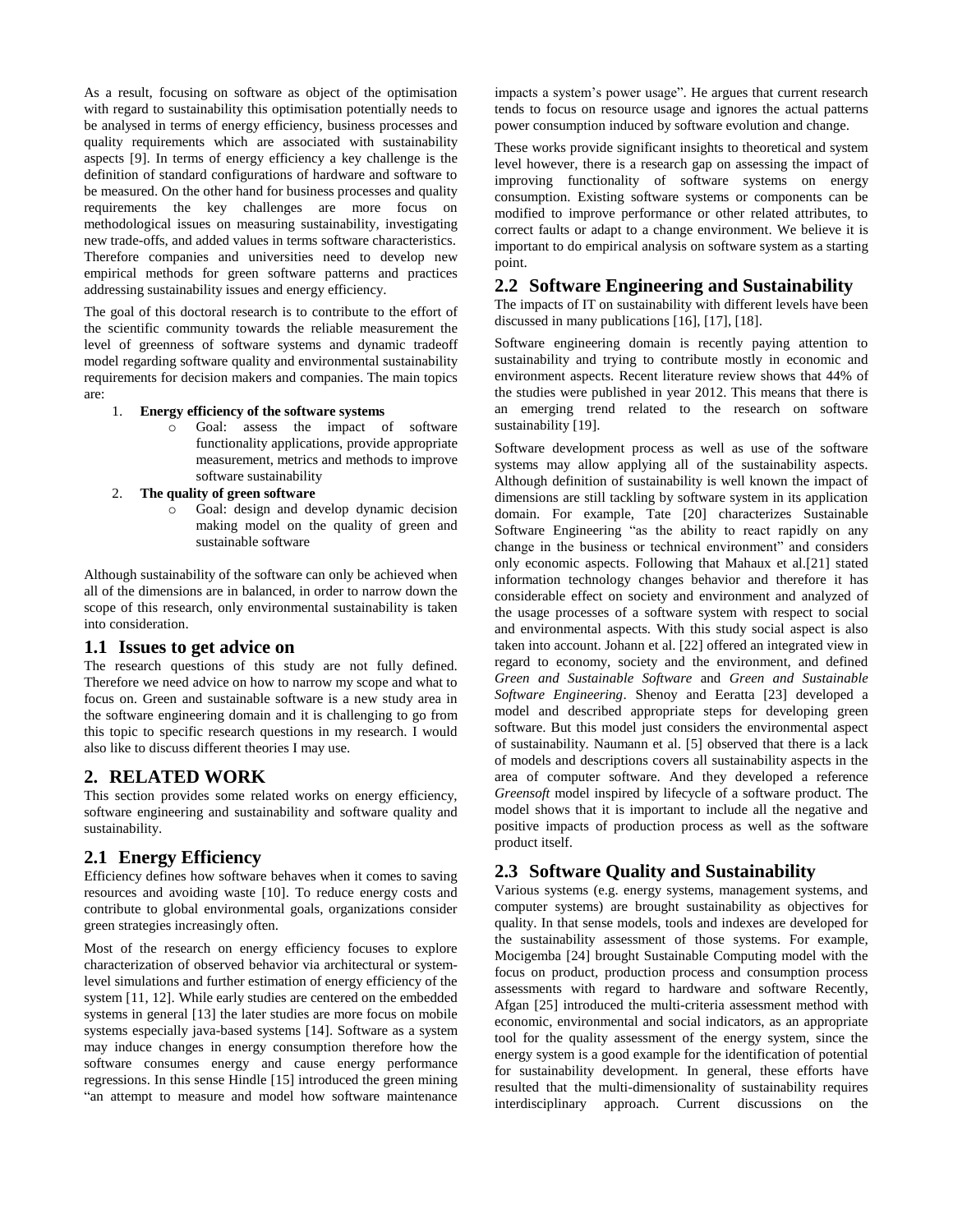sustainability requirements fosters on how to define, measure and assess sustainability as quality attribute of software [26]. The recent quality models are introduced by ISO (ISO/9126 and ISO ISO/IEC 25010) [27]. But there is no sustainability assessment considered as another quality aspect.

A first quality model for green and sustainable software was developed by Kern et al. [28]. It refers to a quality factors from ISO /IEC 25000 based on the direct and indirect related criteria of software. The quality model gives an overview of potential aspects which may be taken as sustainability criteria and metrics for software products. The model just considers the product quality factors, however, the quality aspects standardized in ISO /IEC 25000 are also related the quality in use. Calero et al. [29] consider sustainability as a new factor that affects software quality factors both product and quality in use. They presented a new quality model (ISO 2510+S) based in ISO/25010. In this model authors differentiate the quality factors according to the sustainability impact and describe related and unrelated subcharacteristics. All these studies discuss the relation with the software quality aspects and sustainability in general. And point out that product as well as the quality in use needs to be considered when assessing the sustainability of the software. On the other hand, any of the studies have mentioned on sustainability dimensions. Therefore my study may assist the software companies to make careful tradeoffs among not only technical and economic aspects but also social and environmental dimensions.

# **3. RESEARCH OBJECTIVES**

Given the great interest in energy efficiency in IT industry there is a clear need of creating the knowledge base on green and sustainable software. Therefore given the importance of quality of green software this is a relevant area to study. Although some methodologies, measurements and tools are investigated to a great level, in my research we want to investigate gaps that need to be researched by practical experience mentioned in section 2.

#### **3.1 Research Questions**

The final research questions remains to be defined. The aim of the study is to investigate the tradeoff between software quality requirements and of sustainability (i.e., become greener) by means of empirical analyses and controlled experiments on different software contexts (e.g. improving legacy software and developing new software). Therefore there are 3 major challenge areas to indentify the research question [30]:

**Measurements:** How we find principles for engineering sustainable software as, for example, available for dependable systems? How principles used for and in functionality, performance or usability? What are the green software metrics that cover for sustainable and/or energy efficient software to summarize the software system as a whole?

**Requirements:** What types of requirements that guides to green and sustainable software development? How do they differ from traditional software quality requirements? How do sustainable software requirements used in traditional tradeoff models?

**Quality:** How does sustainability differ from software quality aspects? What would be new measures for all the characteristics of the software quality model that include sustainability and green requirements in order to support the developers in moving to a more sustainable software development culture?

For any of these challenges and questions, it is important to distinguish between the software being green and the software purpose being sustainable and green.

# **4. RESEARCH APPROACH, EMPRICAL STUDY DESING AND ARRANGEMENTS**

The research methodology of this study is based on quantitative research methods with the integration of empirical and case study methods.

Applied research in the field of IT and software engineering commonly involves empirical analysis and formulation during the development of solutions to research questions.

This research will take place in three parts. The first part of the research Goal Question Metric (GQM) approach is used [30]. Two main goals are defined: 1) Assess the impact of improving functionality of software system on environmental sustainability 2) Assess the impact of combine effect of new features on energy consumption. This part includes the collection of existing empirical studies and the recognition of the state of the practice (tools and methodologies). Activities related to this step are:

- Collect empirical studies in literature in the scope of setting energy efficient software criteria,

- Identify in literature efficient measurement techniques,

- Select database software as a case study and its functionality features,

- Identify green software metrics for summarizing the system regarding computational efficiency and data efficiency.

Empirical design of the first part will allow demonstrating causality between an intervention and an outcome at a single software system.

The next activities are the empirical experiments driven by the following goal: assessing the relationship software functionality and energy efficiency. Activities related to this step are:

- Test the system measurements during features runtime.

- Analyze data and interpret findings.

The second part of the research, combination of Multi Criteria Decision Making (MCDM) and goal modeling (GM) approaches dynamic trade-off modeling for developing green and sustainable software. Two main goals are defined: 1) Investigate how software quality characteristics relate to sustainability as focus on the quality of green software 2) Prioritize the criteria and improve the quality of decision by providing information on trade-offs. The analysis includes experiments and type of survey that seeks to gather more relevant and specific objective and subjective information about software quality and sustainability aspects in order to arrive at a consensus on which criteria need to be included or prioritized as part of sustainable green and sustainable software.

Activities related to this step are;

- Identify software quality attributes,

I have adopted internal software product quality as the set of six different factors which are internally measured, i.e. as described by the ISO-IEC standard 25010 (see Figure 1).

Identify sustainability requirements for green and sustainable software,

- Identify conflicts between quality attributes and sustainability factors,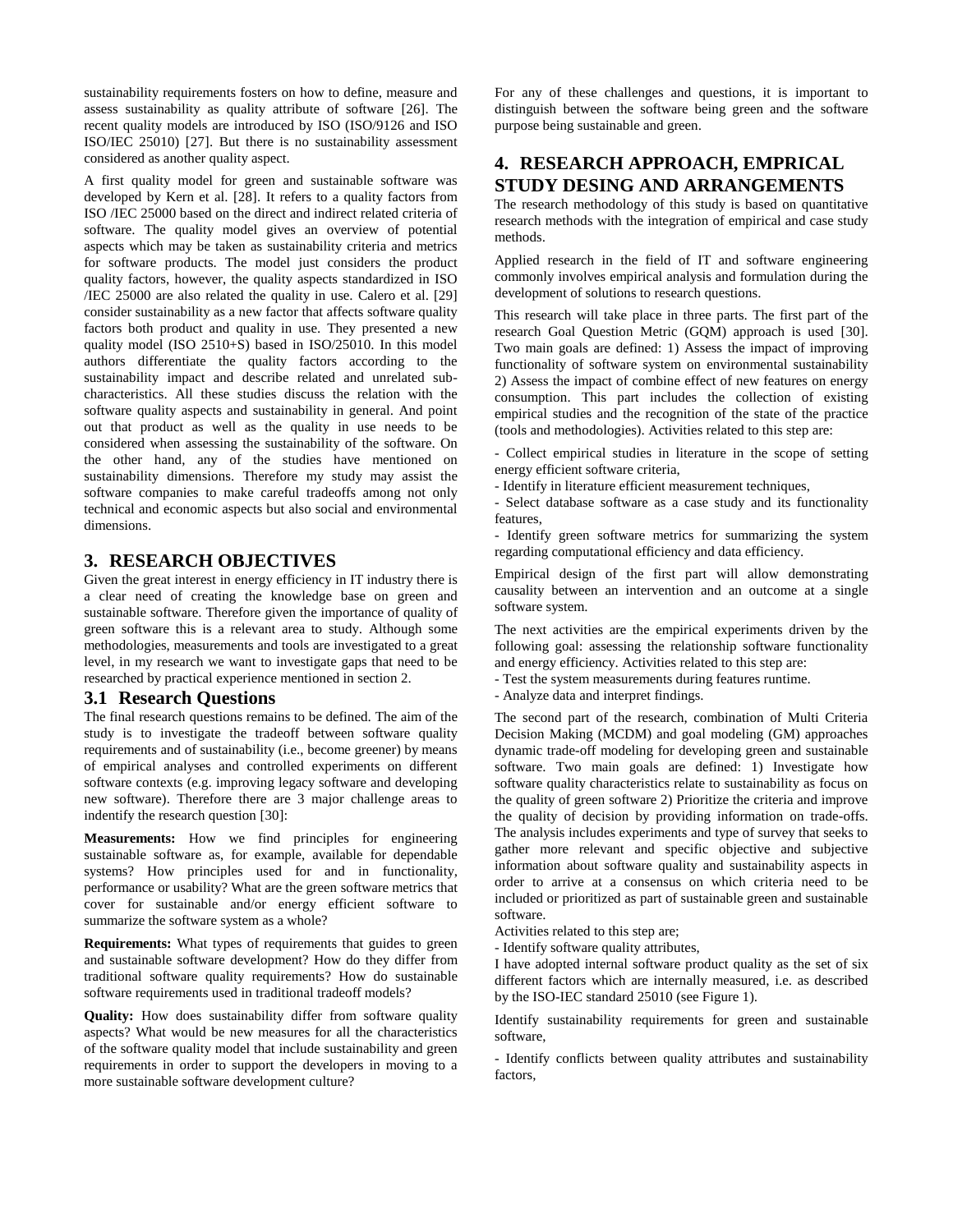

**Figure 1. ISO 25010 Software Product Quality Factors**

- Review the methods and models in the literature that used for decision making, trade off and requirement prioritization

- Develop the model that has to adapt from the system according to runtime status.

The last part is dynamic trade off modeling regarding requirement prioritization, software quality and sustainability. The aim of this part is to build recommendations using the model in order to support the developers and decision makers to reach more sustainable and green software development.

#### **4.1 Definition of most important metrics**

Green metrics are the criteria to quantify the green performance of IT systems. According to Kipp et al [30] green metrics are energy consumption-related metrics. The authors have stated that these indicators are the key drivers to identify the "greenness" of an IT application and to indicate the energy consumption, energy efficiency and energy saving possibilities. They have defined four clusters of metrics based on the Green Performance Indicators (GPI).

• **IT resource usage metrics** that are related to energy consumption of IT resources,

• **Lifecycle metrics** that allow setting applications to monitor energy consumption and develop energy aware indicators,

• **Energy impact metrics** that are related to the lifecycle impact on the environment, including the electricity, the power supply, the consumed material, and the  $CO<sub>2</sub>$  emissions, and,

• **Organizational metrics** that consider the assessment of additional costs due to energy-related initiatives.

I need to define two sets of metrics for the each part of the study. For the first part of the study which is the investigation the impact of software functionality on energy efficiency I have identified the metrics which are shown in Table 1. This is a simple metric set and it summarizes the system as a whole. The metrics are adopted from Kipp et al.[31], [32].

The computational efficiency and data efficiency are the most impact on software energy efficiency. The goal of computational efficiency is to complete a task more quickly. Therefore, measuring the CPU accomplishes the task in instructions then the overall energy required to complete the task will be important.

These metrics are used to evaluate different system components, for instance evaluating the CPU when executing instructions, evaluating a disk drive when performing I/O requests, or evaluating a server executing compression on a piece of data.

**Table 1.** Green metrics used to evaluate energy efficiency of the system

| <b>Chosen Green Metrics</b>      | Unit  |
|----------------------------------|-------|
| <b>IT Resource Usage Metrics</b> |       |
| CPU usage                        | $\%$  |
| I/O usage                        | $\%$  |
| Storage usage                    | $\%$  |
| <b>Lifecycle Metrics</b>         |       |
| Application performance          | W/tps |
| <b>Energy Impact Metrics</b>     |       |
| System energy usage              | kWh   |

Application performance metric allows us to measure the energy consumption per computing unit, e.g. #Transactions / kWh for a specific application type. This metric is given in Computation Unit / kWh. However, for the purposes of this research, it is more convenient to use the inverse value of application performance: The energy required to compute a single unit. This metric (TPC, 2010) is measured in Watt per transaction per second (W/tps) and is calculated as:

*Work performance = Energy consumption / Work completed (1)*

Data efficiency and data storage are another important impact on software energy efficiency. Therefore I examined storage usage metrics which refers to the entire storage utilization percentage for data read and writes operations on the corresponding storage device:

*Storage usage = Used disk space / Allocated disk space (2)*

In part of this research, the relationship between storage usage and space saving [33] have been examined. The following expressions have been used:

*Space saving = 1 - (Compressed data size / Uncompressed data size),* or *(3)*

*Space saving = 1 – (Actual data size / Raw data size) (4)*

I believe that these metrics give us an understanding of the system performance. The system energy usage metric implies the energy efficiency, but it ignores the system performance. The application performance metric helps to compare different systems and configurations, but is not adequate for independent evaluation of energy savings or performance. Therefore, I need to evaluate all the metrics together to determine the level of environmental impact of software.

As for the part two, product quality factors and sustainability criteria needs to be identified. For the software quality I have adopted internally measured software quality factors from ISO 9126-1 and its successor ISO 25010 (Figure 1). For the environmental sustainability I have identified four criteria adopted from Kipp et al [31] and Mahmoud and Ahmad [34]. Energy consumption which is total electricity consumption during operation;  $CO<sub>2</sub>$  emission which is amount of average carbon dioxide emissions; Green energy usage which is a usage of renewable energy; Return of green investment which is time it takes for green solutions to pay off or recuperate.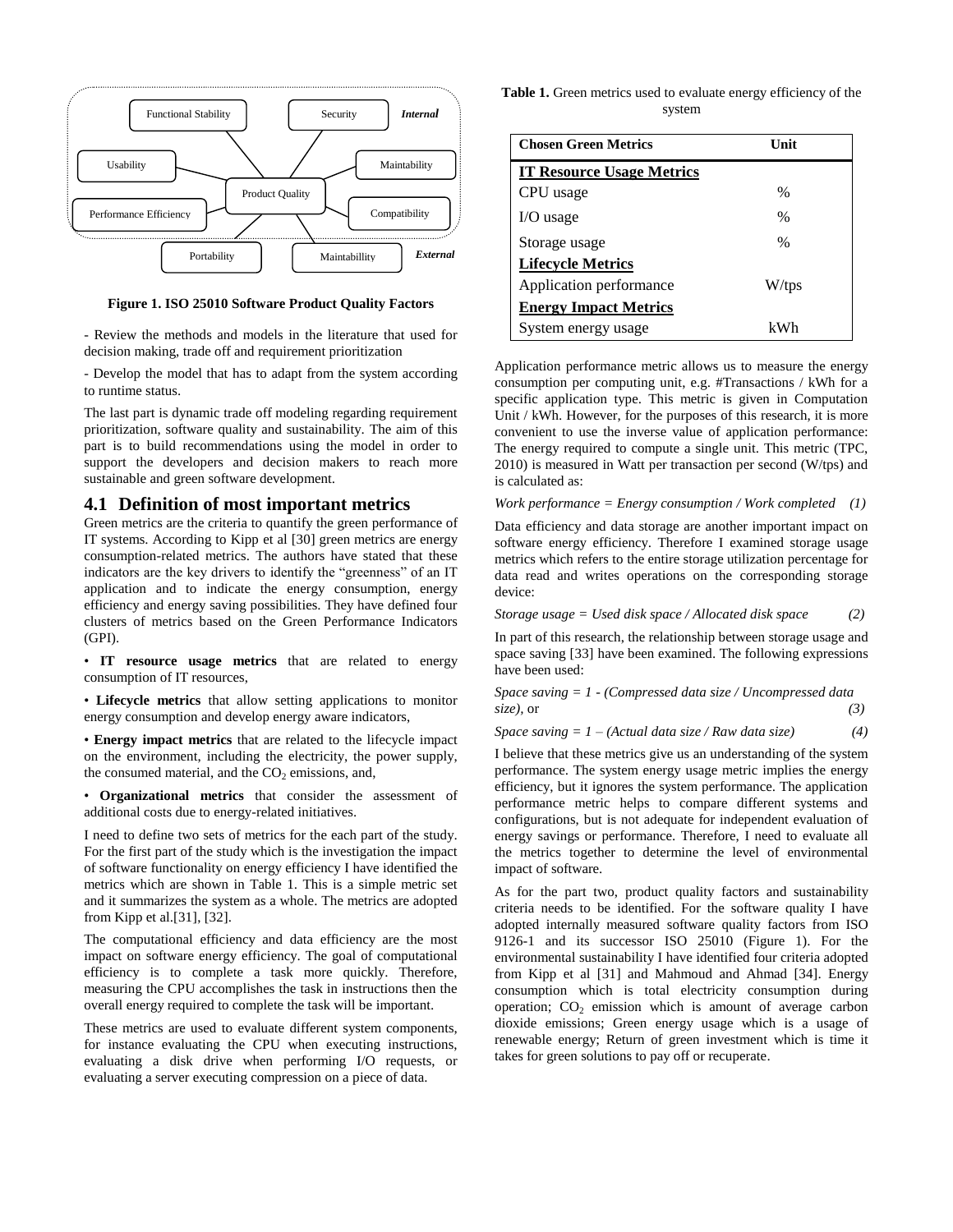# **5. INITIAL RESULTS**

# **5.1 Impact of Functionality**

During my work on the first part of the study I began with a set of small exploratory experiments using one database software system in order to identify the effect of software functionality and energy consumption. In addition, these experiments helped me to identify the metrics. They will allow demonstrating causality between an intervention and an outcome at a single software system. At this part, the results obtained are due to interaction of running feature type and energy consumption.

Working with colleagues, two preliminary works [35], [36], [37] has been conducted. In our first study [35], [36], we have discussed the impact of improving existing software functionality or leveraging software systems according to end-users' requirements on the environment. Data compression is one of the software features that reduce the number of I/O operations while increasing CPU utilization. We have focused on the impact of data compression on energy consumption of software and investigated the trade-off between improving software functionality and reducing energy consumption of a software product.

Selected software under first part of the study is IBM-DB2 for Linux, UNIX and Windows Version 10.1. DB2 is a good candidate for the database software analysis, because it is a large software product present on the market since 1992 with a considerable market share. The latest release of DB2, version 10.1, introduced "*adaptive data compression"* a new type of data compression feature. This feature utilizes a number of compression techniques, including table-wide and page-wide compression. These compression techniques lead to significant reduction of storage space. However using this feature may lead to CPU overhead associated with compression and decompression of the data.

Data efficiency and data storage has important impact on software energy efficiency. Disk storage systems may often be the most expensive components of a database solution. Therefore, even a small reduction in the storage subsystem may result in substantial cost savings for the entire database solution. To this end, data compression reduces storage requirements, improves Input/ Output (I/O) efficiency, and provides quicker access to the data from the disk.

The effect of data compression actions on the amount of resources (time and electricity) needed to complete a certain workload was measured. Two database configurations were used: with compression and w/o compression.

Using the tools provided with the workload, we populated the database with 1 GB of raw data and generated 240 distinct queries associated with this dataset. Our reference workload was  $TPC-H<sup>1</sup>$ . It is created by the Transaction Processing Performance Council<sup>2</sup> and is used as the industry standard for measuring database performance. The workload consists of a set of business-oriented ad-hoc queries. The database has been designed to have broad industry-wide relevance<sup>3</sup>. The queries were executed sequentially

 $\overline{a}$ 

<http://www.tpc.org/tpch/spec/tpch2.14.4.pdf>

for approximately two hours in a circular fashion on a Lenovo ThinkPad T60 laptop with 3GB of RAM, operating with Linux Ubuntu v.12.04.

The number of statements executed in a given time interval will be counted and measured the amount of electricity consumed by DB2 for each configuration. We have discovered that improvement of performance with data compression brings reduction of energy consumption per unit of work, reduces the cost of database maintenance and makes the database environmental friendly. As a result we have said that as software systems are modified, the impact of new features on the environment needs to be evaluated, and the option that satisfies green requirements should be chosen.

In our second work [38], we have extended our first experiments to incorporate new software features and functionalities to the analysis of DB2. Besides adaptive compression feature, '*DB2 design advisor"* examined to measure performance per watt of workload. The DB2 Design Advisor is a tool that can help significantly improve workload performance [39]. Two design advisor objects have been examined, index advisor and materializes query tables (MQT). The effects of three features were examined: (1) data compression, (2) index object suggested by design advisor, and (3) index and MQT suggested by design advisor. Therefore, we have been covered more real life database system scenarios. The experiment conducted with 1 GB of raw data on Lenovo ThinkPad T400 laptop with 4 GB of RAM and 2 CPU cores operating with Linux Ubuntu v.12.04. We focused on the CPU, I/O, work performance and total energy consumption of the software when processing a specific workload using 3 different features in six different scenarios. Most of the software products contain much functionality, so that more than one benefit may be possible. From this aspect, there is a need to use appropriate green metrics to characterize software systems with respect to their functionality and energy consumption. The results show that there is no pattern of relationship between software functionality improvement and energy consumption. Moreover the results demonstrate that different implementations of features create different IT resource usage behavior and different levels of energy consumption. Notably, combined effect of all the features is more significant than the individual effect of each improvement. We believe that software development managers would be able to make a trade-off between energy consumption and new software features if they are provided such an analysis.

This prior work is going to be extended with adding more functionality related features. Additionally comparative analysis will be performed with another industrial database system using similar performance features

# **5.2 Requirements Prioritization Framework for Green and Sustainable Software**

Our latest work [39] evaluates environmental sustainability and software quality criteria using a well-known multi criteria decision making (MCDM) approach: Analytical Network Process (ANP). The aim is to prioritize green software criteria in order to use in trade-off models. ANP involves identification of the interrelationship and the intensity of importance and influence between different criteria.

MCDM provides a useful set of tools for understanding trade-offs and gaining insight into alternatives in the presence of multiple, usually conflicting decision criteria. The method is also used to prioritize the criteria and improve the quality of decision by

<sup>1</sup> <http://www.tpc.org/tpch/>

<sup>&</sup>lt;sup>2</sup><http://www.tpc.org/information/about/abouttpc.asp>

<sup>&</sup>lt;sup>3</sup>Transaction Processing Performance Council, TPC-H Specifications,2012,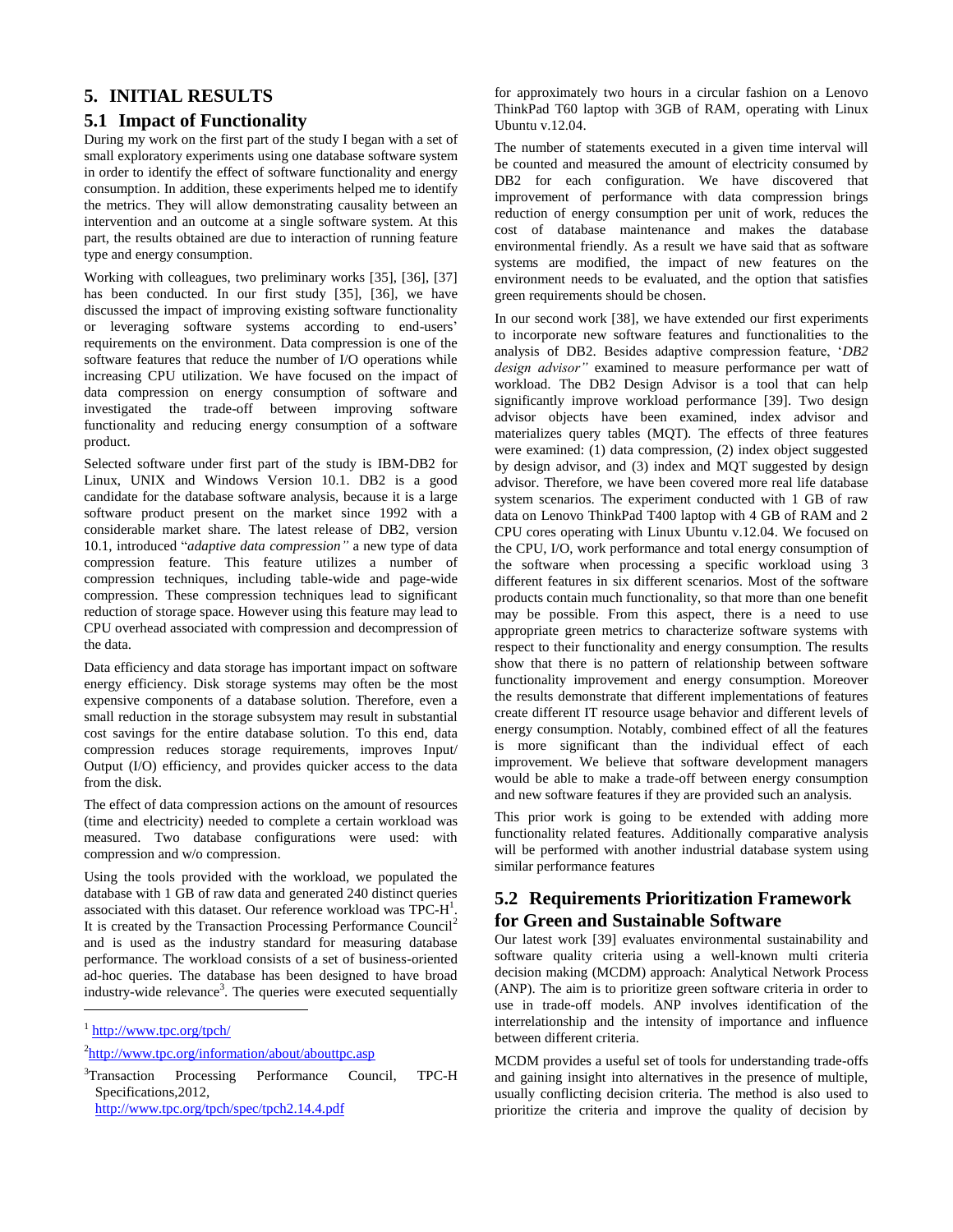providing information on trade-offs, increase confidence in decisions and provide insight into the criteria and alternatives [40]. In this study we proposed ANP framework that may be used to help identifying critical requirements and new trade-offs introduced by sustainability requirements.

The procedure for the prioritization of subjective criteria consists of three steps:

- 1. Identifying the criteria and sub-criteria.
- 2. Building of the ANP model.
- 3. Employing questionnaire and making pairwise comparison
- 4. Analyzing the interdependencies between the criteria and sub-criteria of the same cluster.

Each step is presented in more detail in the following sub-sections

#### *5.2.1 Identifying the criteria and sub-criteria*

Major criteria related to sustainability of a software product are determined as described in the related literature. Then, several criteria that have direct relationships with major criteria are selected as sub-criteria. Table 2 summarizes all the criteria and sub-criteria that have been used to construct the ANP model. In this preliminary study, quality criteria were adapted from ISO/9126-1 which has been well known and studied in decade. The successor of the ISO/9126, ISO/25010 has been released recently. Further phases of the thesis, ISO/25010 has been considered to adopt quality criteria.

#### *5.2.2 ANP Framework*

The framework of our proposed ANP model illustrates the interactions among the goal and the criteria and the sub-criteria (Figure 2). The proposed decision model consists of two levels. The objective (developing green and sustainable software) is at the first level. In the second level, the criteria are listed. In the proposed hierarchy, outer dependencies and inner dependencies among sub-criteria as well as interaction between criteria are assumed to be present. The interdependencies and outer dependencies are shown in arrows.



**Figure 2. Framework and Interactions among Criteria**

# *5.2.3 Employing questionnaire and making pairwise comparisons*

Our proposed model has eight criteria. Thus, to compare the impact of each pair of elements on the main goal, we used questionnaires. For each criterion and its sub-criteria, we have prepared questions and pairwise comparison matrices for all the sub-criteria and the criteria to reflect the impact of criteria on each criterion. The questionnaire was filled out by ten decision makers (DM) from four different software development companies. Each DM is an expert in the software engineering field. The geometric mean of 10 questionnaires was used to form the output of the ANP approach [41].

**Table 2**. Selected criteria

| Software Quality Criteria (QC) (ISO / 9126-1, 2001) |               |                                                                                                                        |
|-----------------------------------------------------|---------------|------------------------------------------------------------------------------------------------------------------------|
| OC <sub>1</sub>                                     | Functionality | System resources used to achieve<br>required software functionality.                                                   |
| OC <sub>2</sub>                                     | Reliability   | Totality of essential functions that the<br>software product provides.                                                 |
| QСз                                                 | Usability     | Capability of the system to maintain its<br>service provision under defined<br>conditions for defined periods of time. |
|                                                     | Efficiency    | Ease of use of a given function.                                                                                       |

**Environmental Sustainability Criteria (EC) (Kipp et al 2011, Mahmoud/Ahmad 2012)**

| $EC_I$          | Energy<br>Consumption         | Total electricity consumption during<br>operation.             |
|-----------------|-------------------------------|----------------------------------------------------------------|
| EC <sub>2</sub> | $CO2$ Emission                | Amount of average carbon dioxide<br>emissions.                 |
| $EC_3$          | Green Energy<br>Usage         | Usage of renewable energy.                                     |
| $EC_4$          | Return of Green<br>Investment | Time it takes for green solutions to pay<br>off or recuperate. |

# *5.2.4 Analysis of the interdependencies between the criteria and the sub-criteria and Results*

The ANP model has been applied to the matrix operations in order to determine the pairwise comparisons, weight of each criterion and the overall priorities of the criteria. Super Decisions software product [42] has been used in order to calculate the results of final priorities of the eight sub-criteria.

The DM has to decide which of the two criteria sets, software quality and environmental sustainability, is more important in developing a green and sustainable software product. The geometric means of the responses are taken in terms of Saaty's scale of measurement (Table 3) [41], in order to determine aggregate individual judgments. We applied the ANP method on each comparison matrix and, calculated final weight of each sub criteria and criteria to identify priorities and interdependence.

The result of this study demonstrated that, the environmental sustainability criterion is the most preferred one to develop green and sustainable software with a weight 0.86. Among the four sub criteria of environment, the energy consumption criterion has the highest priority with 0.35. It is followed by  $CO<sub>2</sub>$  emission and return of green investment with 0.24 and 0.23 respectively. This means that energy consumption is the most important issue in developing sustainable green software companies regarding environment, followed by  $CO<sub>2</sub>$  which is closely related to energy consumption. Among the four sub criteria of quality, the efficiency has the largest priority with 0.34, followed by reliability and functionality with 0.24 and 0.23 respectively. This means that software efficiency considers how much information technology resources are used efficiently in terms of energy.

The traditional tradeoffs are made between conflicting quality attributes. Since quality attributes are prioritized, tradeoffs can be done using the priority weights. Without weights, the tradeoff reflects a more limited point of view. Since sustainability introduced environmental criteria with regards to green software, we may look at tradeoffs in different ways in terms of considering both environment and quality priority weights. Therefore, the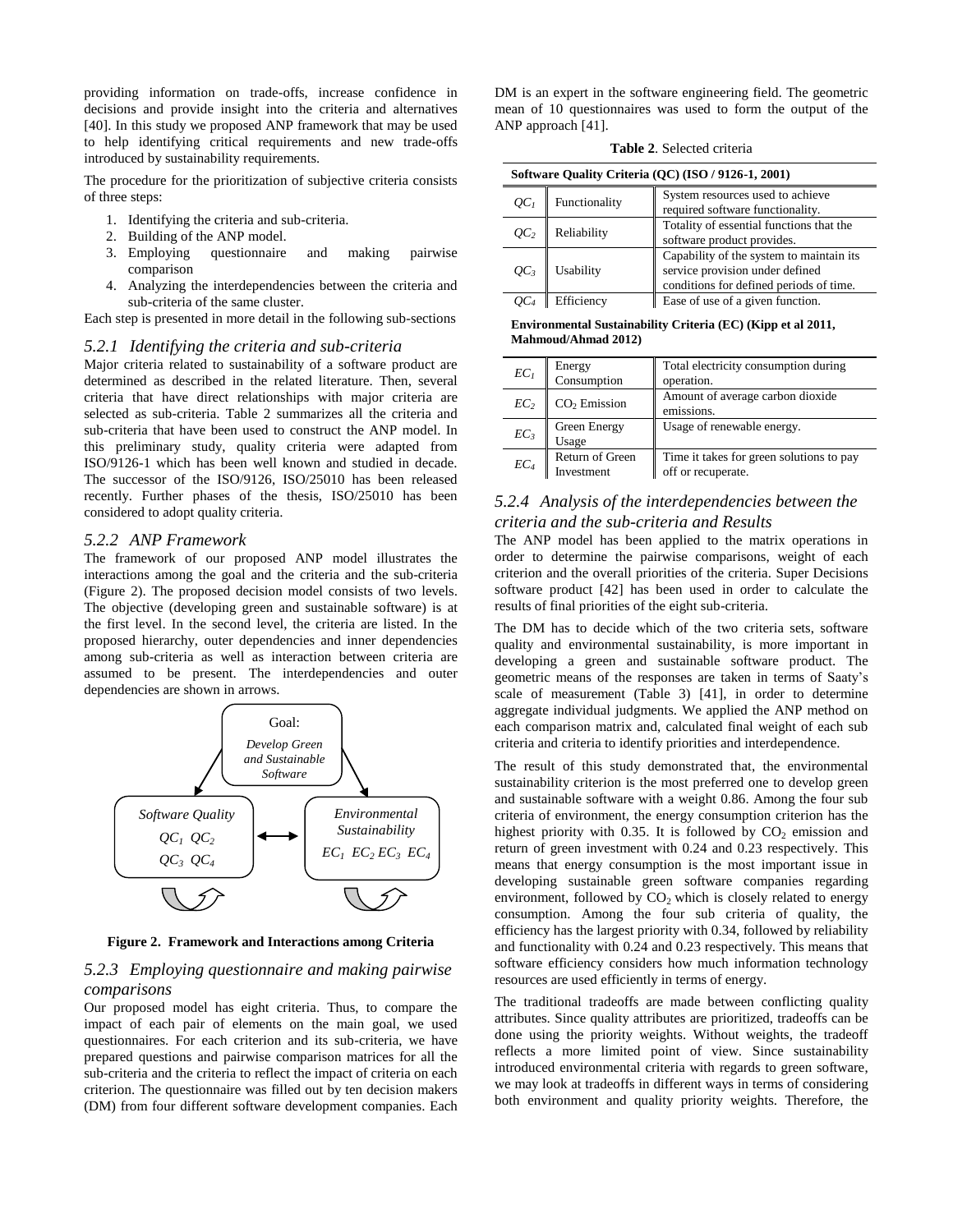weights will enable DMs to make more accurate decisions when dealing with trade-off models.

Further work will be adopting new ISO 25010 quality model and constructing a dynamic trade-off model adopting ANP and GM regarding software quality and sustainability requirements.

# **6. Validity Threats and Their Control**

The use of reliability and validity are common in quantitative research therefore it is important for this study for understanding the complex issues in measurement in theoretical and applied research settings.

Regarding to the validity, this research design and experimentation are well-founded with its concept, measurements and conclusion and corresponded accurately to the real world. The methodology of this research study does allow for internal, external and construct validity.

*Construct validity*: Exploratory experiments have been design to control whether the tests correspond to the cause thought to have been controlled and altered and the observed outcomes correspond to the effect thought to be measuring. Therefore, in this proposed research it is expected that every implemented feature for the software system highly correlate with increase rates of energy consumption. Moreover, the set of metrics is easily obtained. I used a proper set of metrics that are well known in the literature [31], [32], [33].

*Internal validity:* Confronting factors represent a major threat to the internal validity in such empirical studies. Selection bias is a prevalent problem and limits the validity of the studies. However, legacy software and corresponding features for testing are highly well-known and mostly used at the business environment. Therefore criteria are preventing this study from selection bias.

*External validity*: It is difficult to draw general conclusions from empirical studies in software engineering and our results are limited to the analyzed data and context. The experiments are not designed for the production environment. The testing environment is a laptop, which is tuned to minimize electricity consumption, sacrificing efficacy with consumer-grade operating system. However, the results could be extrapolated to a production system.

# **7. SUMMARY**

This research presented an approach to discovering the tradeoff between software quality requirements and of sustainability (i.e., become greener) by means of empirical analyses and controlled experiments on different software contexts (e.g. improving legacy software and developing new software). Summarizing the previous work and the experience collected within the exploratory study, I believe that properties of this approach and its implementation in the framework appear to be very promising.

My next step will be to construct a dynamic goal model to help the new sustainability requirements trade-offs. I will also include all of the sustainability aspects to the decision making model and see how this affects the prioritization and trade-off. I will carry distribute more the questionnaire to different DMs.

# **8. ACKNOWLEDMENT**

I would like to thank my supervisor Ayse Basar Bener and my cosupervisor Gulfem Isiklar Alptekin for their precious advices, and the reviewers of IDOESE 2013 for their observations that let me improve my plan.

# **9. REFERENCES**

- [1] Gartner Inc. 2008. Green IT: The new industry shockwave. In Presentation at symposium/ITXPO conference (2008)
- [2] Dick, M., Naumann, S., 2010. Enhancing software engineering processes towards sustainable software product design, In *Proceedings of the EnviroInfo 2010 (Greve K., Cremers, A. B, (Eds.),* EnviroInfo. (Cologne/Bonn, Germany, 2010), 706–715.
- [3] Mergen, M. F., Uhlig, V., Krieger, O., and Xenidis, J. 2006. Virtualization for high-performance computing. ACM *SIGOPS Operating Systems Review*, 40, 8-11.
- [4] Tiwari, V., Malik, S., Wolfe, A., & Lee, M. T. C. 1996. Instruction level power analysis and optimization of software. *In Technologies for wireless computing*, 139-154. Springer US.
- [5] Naumann, S., Dick, M., Kern, E., Johann, T., 2011. The GREENSOFT model: A reference model for green and sustainable software and its engineering. *Sustainable Computing: Informatics and System*, 1, 294– 304.
- [6] United Nations World Commission on Environment and Development. Report: Our Common Future. In United Nations Conference on Environment and Development, 1987
- [7] Penzenstadler B. and H. Femmer. 2013. A generic model for sustainability with process- and product-specific instances. *In First Intl. Workshop on Green In Software Engineering and Green By Software Engineering*
- [8] Hilty, L. M., Kohler, A., Scheele, F., Zahn, R. & Ruddy, T. 2006. Rebound effects of progress in information technology. *Poseis & Praxis: International Journal or Technology and Assessment and Ethics of Science*, 4, 19-38
- [9] Tiwari, V., Malik, S., Wolfe, A., Tien-Chien Lee, M., 1996. Instruction Level Power Analysis and Optimization of *Software. The Journal of VLSI Signal Processing*, 13, 223– 238.
- [10] Taina, J. (2011): Good, Bad, and Beautiful Software In Search of Green Software Quality Factors. *CEPIS UPGRADE, XII,* 4, 22–27.
- [11] Yue, J., Zhu, Y., Cai, Z., & Lin, L. 2010. Energy and thermal aware buffer cache replacement algorithm. *In Mass Storage Systems and Technologies (MSST)*, (2010 IEEE 26th Symposium, May, 2010), 1-10.
- [12] Li, Z., Grosu, R., Sehgal, P., Smolka, S. A., Stoller, S. D., Zadok, E., 2011. On the energy consumption and performance of system software, *In: Proceedings of the Israeli Experimental Systems Conference* (ACM SYSTOR '11, Haifa, Israel), 1-12.
- [13] Li, Y., and Henkel, J. 1998. A framework for estimation and minimizing energy dissipation of embedded HW/SW systems. *In Proceedings of the 35th annual Design Automation Conference* (ACM), 188-193.
- [14] Seo, C., Edwards, G., Malek, S., and Medvidovic, N. 2008. A framework for estimating the impact of a distributed software system's architectural style on its energy consumption. *In Software Architecture, 2008. WICSA 2008*. (Seventh Working IEEE/IFIP Conference on IEEE), 277- 280.